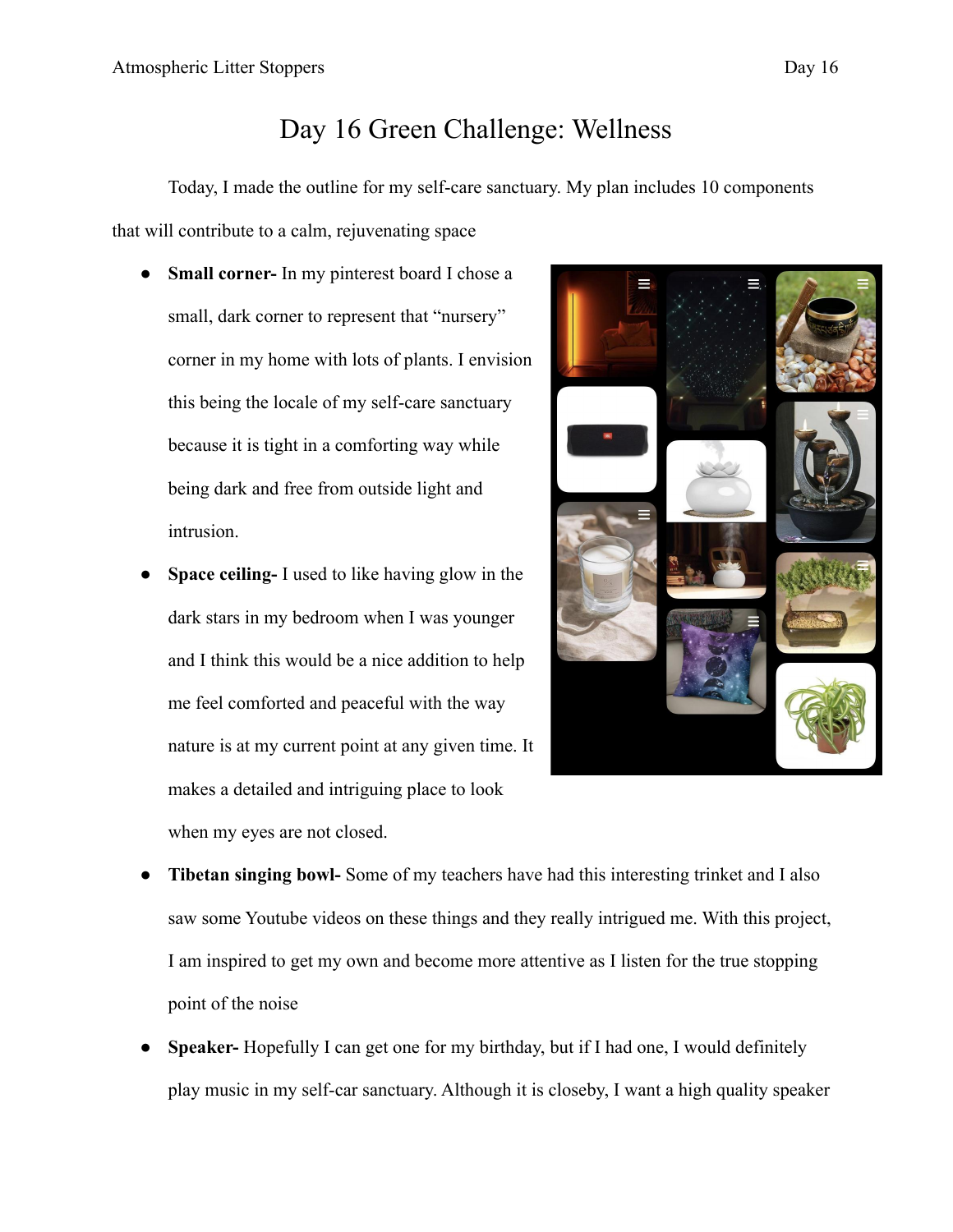that allows me to hear every frequency, every ounce of bass. I listen to an endless variety of music to whatever one and volume level fits my mood.

- **Essential oil humidifier-** The one my parents had broke, so investing in a new one would help my self-care sanctuary. They invoke happiness and calamity quite easily; I foresee meditation both with and without scent, likely of lavender or cinnamon!
- **Mini fountain-** I love the sound of water rippling, and I have always wanted a home fountain. They are a lot more inexpensive than I thought and I think they would add well to the atmosphere I am trying to create of nature both on earth and throughout the universe, because it is all connected.
- **Candle-** I love candles and so do all of my household members, so I'll use the ones that we have. They are a far more energy-efficient process for lighting, and also provide the perfect amount of lighting needed for a self-care sanctuary; homelights are disturbing, intrusive, and over-the-top really.
- **Pillow-** Even though I wasn't intending this, I would love the idea of the space pillow shown in my pin. Nevertheless, any sorts of pillows would make the sanctuary so much more enjoyable. I would like a bean pillow or even some memory foam ones to divy them up and achieve maximum comfort level! Pillows and their covers can also be bought organic!
- Bonsai tree- I love the bonsai tree because it has a lot of peaceful and natural symbolism behind it. The bonsai tree would seem tall without context, but is actually a very small plant that is still considered a tree. It symbolizes how nature comes in all sorts of shapes and sizes, nevertheless each member of nature has its own role and purpose. The bonsai tree has to survive, maintain homeostasis, and reproduce just like every other organism.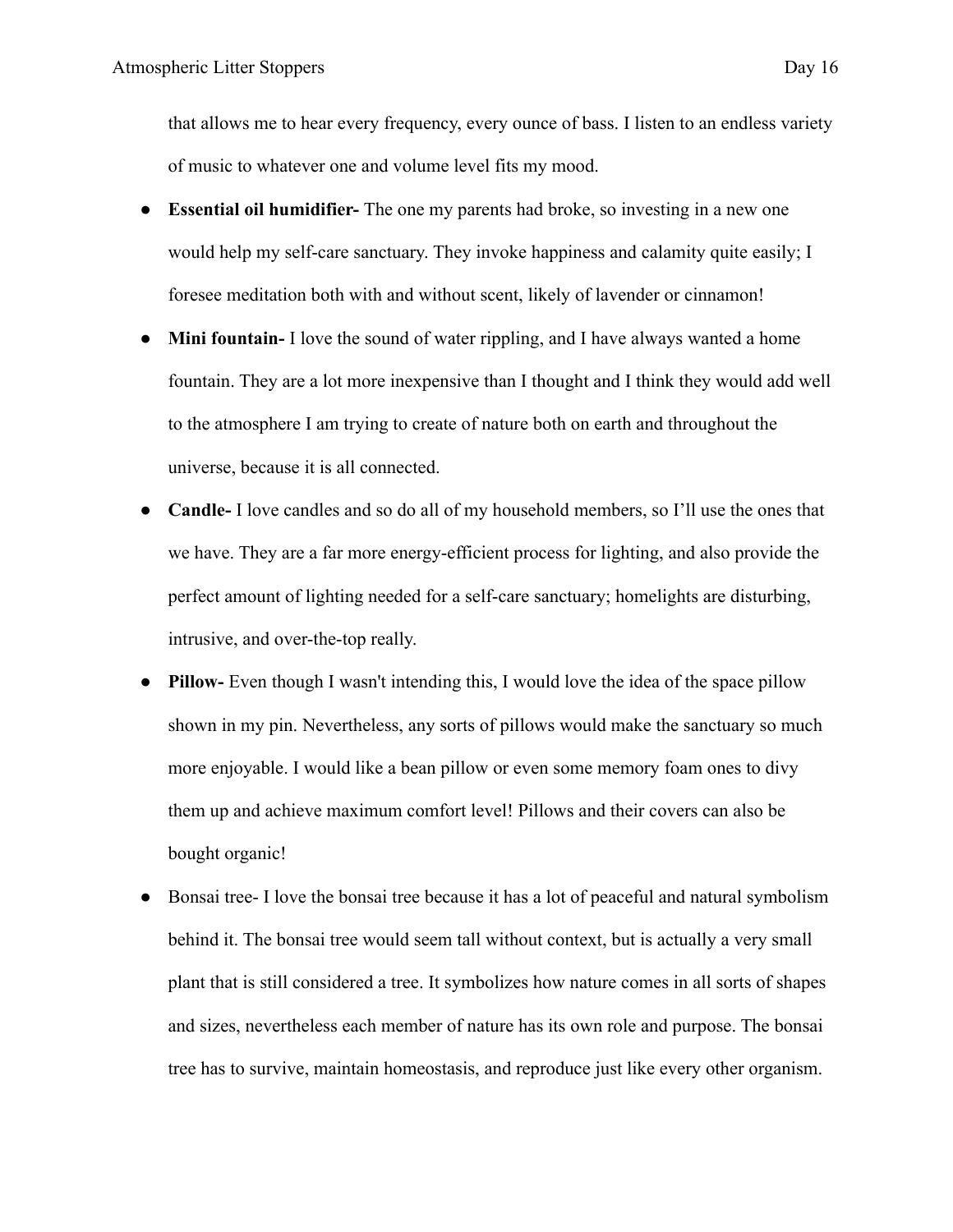● **Spider plant-** On day 13 I learned of the spider plant, and after learning what I did, I decided to make a connection between day 13 and day 16 by integrating this plant into my self-care sanctuary. It is easy to maintain, needing little water and light. Most importantly, it takes in formaldehyde and carbon monoxide gases that are harmful to human health. And to top it all off, I get to have a physical memory of PGC 2021 every time I go to meditate and practice mindfulness; a sure way to evoke happy memories! I took some time to meditate in my prototype self-care sanctuary and it was a great way

to de-stress. Especially, after a PSAT exam in the morning, I quickly understood how much I was

in need of this asset to my health especially given the fact that I didn't even know of this need. Even from constructing the room, I had to think mindfully and plan out what I would like or not like, what looked pleasing and what looked calming, which evoked my mindful mind. In sum, I am very grateful to have been enlightened in self-care now.